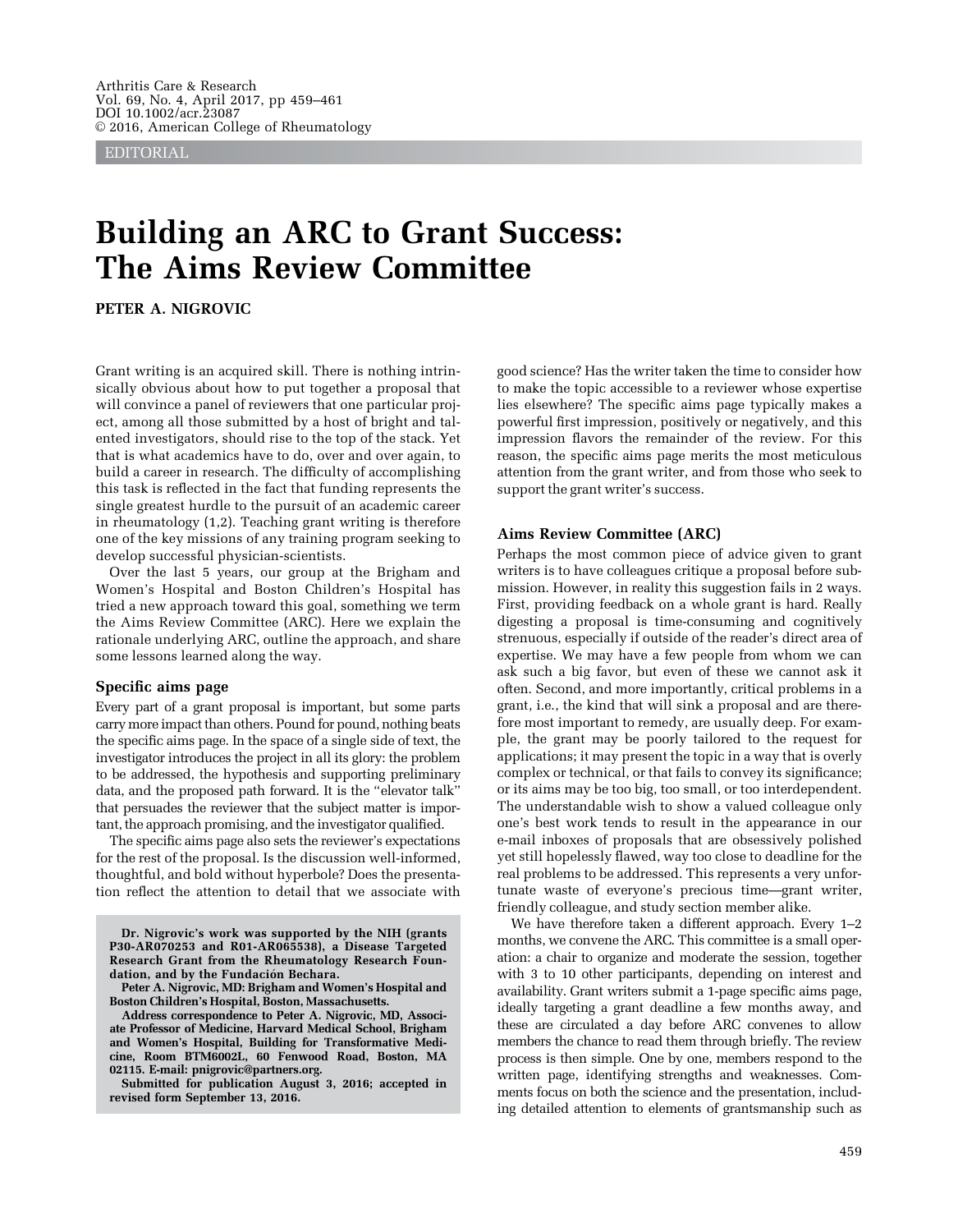length of paragraphs and use of jargon, font, spacing, figures, and color. The submitting investigator may respond to comments, but should mostly just listen to the reactions of others, like a fly on the wall at study section. Each aims page is discussed for 20–30 minutes, allowing consideration of 2 or occasionally 3 proposals in a 1-hour, brown-bag lunch session.

The communal aspect of ARC review turns out to be surprisingly important. Review by committee is very different from review by several individuals separately. Discussion amplifies and refines specific concerns, helping weaknesses to emerge more clearly into view. This process mimics what happens in a real grant review panel, where a loose thread noted by one reviewer may be seized upon by another, and then another, leading potentially to the unraveling of the whole proposal. Sometimes the opposite happens, and ARC members can reassure a grant writer that a concern voiced by one member is not widely shared. Unlike a real review panel, however, ARC members seek to offer solutions as well, with the goal of helping grant writers to optimize their proposals before submission.

Interestingly, the methodologic expertise of ARC members has proven not all that important. ARC began with a basic science focus, but now the committee reviews both basic and clinical proposals, and we regularly find that members provide fruitful insights even where the topic and methods are entirely foreign. After all, the aims page has to make sense to a reviewer for whom the material may also be unfamiliar. Similarly, the seniority of ARC participants is of modest importance. Experienced faculty provide helpful perspective, but most of the benefit of ARC comes from seeing how an aims page resonates with a diverse panel of smart but critical readers, providing a window into how a specific idea or presentation will fly at grant review.

Does ARC make a difference? So far, the outcome seems encouraging. Of 53 aims pages that have undergone ARC review since 2011, 40 have been submitted to granting agencies, with a funding rate of 58% (19 funded, 14 not funded, and 7 pending). Two aims pages resulted in more than 1 award, for an overall yield of 10 foundation grants, 3 industry grants, 3 K08 and K23 awards, 3 R01s, an R21, and a P30. We do not know how these grants would have fared had they not undergone ARC review, and we have no "comparator arm" of non-ARC grants submitted by the same investigators in the same funding climate. However, no aims page has yet made it through ARC without changes, and typically these are quite substantial. Further, 5 years into ARC, investigators seem more motivated than ever to submit aims for ARC review. In view of the modest commitment required of ARC members, i.e., typically 15 minutes to read the aims in advance, and then the lunch hour for the meeting itself, the investment in time and effort appears more than worthwhile.

## Lessons from ARC

Having seen multiple sets of aims passage through ARC, it is clear that there is no one right way to write a specific aims page, and that there are exceptions to every rule. However, 4 simple principles of good aims writing have emerged.

1. The specific aims page presents the whole grant, not just the science. A dictum often cited in ARC is that a grant gathers almost all its positive points by the end of the

specific aims page. After that, you just lose, as reviewers pick at the specific plan to find hidden flaws. The National Institutes of Health (NIH) review encompasses 5 criteria: significance, investigator, innovation, approach, and environment. A good aims page hits all of these, laying out not only what will be done and why, but also why by this investigator, why here, and why now. Timing is particularly important for career development grants, since these are targeted to specific phases in the ascent up the academic ladder, but is also relevant for proposals that address time-sensitive needs or opportunities.

2. Get to the point. Making room for elements of the grant beyond the approach inevitably translates into a need to trim elsewhere. The introductory paragraph is usually an excellent place to find sacrificial words. Waxing poetic about the health impact of a disease familiar to reviewers is more often than not a waste of space. A good rule of thumb is that the reviewer should know what the grant is about within the first few sentences. Wherever possible, focus not on the knowledge gap ("little is known about..." is pretty thin gruel) but on the harm, need, or problem that the research will address. Keep it short, punchy, and clear! (What would Hemmingway write?)

3. Be empathetic with your reviewer. Reviewing grants is rarely the highlight of anyone's day. How can one make it easier on the reviewer, and thereby help the proposal to stand out? Turning to the specific aims page, does the reviewer encounter a wall of margin-to-margin gray text, or instead something more inviting; for example, friendly spaces between paragraphs, (sparsely-applied) bolded text signposting key points, or an illustrative figure? Does the reviewer have to wrestle with unfamiliar acronyms and long paragraphs, or are concepts translated into crisp, plain, straightforward language? Are hypotheses and expected outcomes stated explicitly, or does the reviewer have to deduce them? In ARC we remind junior investigators who have not themselves served on a grant review panel that the formal evaluation begins with a short presentation of the proposal by the primary reviewer to the other committee members. How does the specific aims page help the reviewer to formulate this summary in a way that enables the grant (and the reviewer!) to shine?

4. Write the aims page first. As noted above, flaws that sink grants are typically fundamental ones. These problems are usually evident in the specific aims page. The corollary is that if the aims page fails to make a compelling case, then hacking away at the rest of the grant is likely a waste of time. I ask my mentees to draft a complete aims page (not just the aims themselves) early in the grant writing process. We iterate this page in detail before we submit our best effort to ARC for review, whereupon we revise again. In this way, by the time we sit down to write the grant, the "storyline" is clear. Not a few grant ideas return to the drawing board after aims page review, saving considerable time, effort, and heartache, while those that pass muster typically become competitive proposals.

In the end, of course, the specific aims page can do no more than put the best shine on the science. It cannot